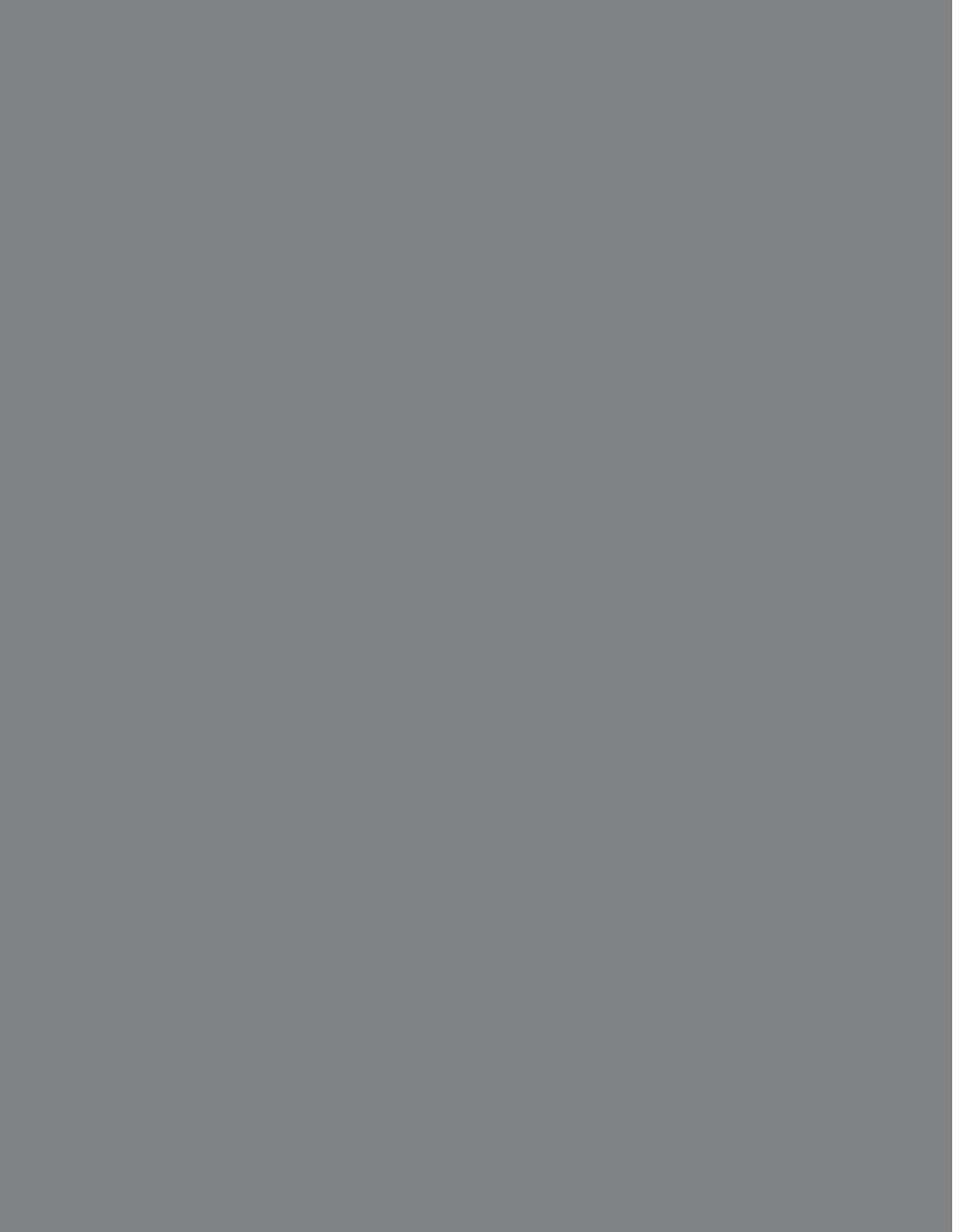# BACKGROUND

### 2015 Pan American and Parapan American Games

The Pan American and Parapan American Games (the Games) are the world's third largest international multi-sport games. Toronto was selected as the host city for the 2015 Games, which were held in July and August 2015. Over 6,000 athletes participated in 36 sports and almost 400 events throughout the Greater Toronto and Golden Horseshoe areas.

The Government of Canada, the Province of Ontario, the City of Toronto and the Canadian Olympic and Paralympic Committees had overall responsibility for the Games. The Pan/Parapan American Games Secretariat of the Ministry of Tourism, Culture and Sport was responsible for overseeing Ontario's financial commitments to the Games. In turn, the Toronto Organizing Committee for the 2015 Pan American and Parapan American Games (TO2015) was responsible for organizing, planning, promoting, financing and staging the Games. TO2015's mandate was also to provide and assist in the preparation of facilities required for the Games, and to leave a tangible legacy including facilities and funding for amateur sport for future generations.

## Auditor General's Report

On September 30, 2015, the Legislative Assembly's Standing Committee on Public Accounts passed a motion requesting that the Office of the Auditor General of Ontario (the Auditor General) conduct a value-for-money audit of the Games. The Standing Committee requested that the audit include an evaluation of whether the Games came in on time and on budget, an evaluation of the changes in the overall budget projections and Games venue completion projections, and a review of the concerns raised in the 2009 PriceWaterhouseCoopers report on budgetary risks.

The Auditor General issued a *Special Report on the 2015 Pan Am/Parapan Am Games* (the Report) on June 8, 2016, which included findings relating to the questions posed by the Standing Committee. Of particular significance to my investigation, the Auditor General included the following paragraph in the Report under the heading *Scope Limitation*:

We started planning for the audit in October 2015, immediately after the request from the [Standing] Committee. However, TO2015's wind-up process was already under way by then, and most of the staff involved in the delivery of the Games had already left. At the time of our audit, only five people were on contract with TO2015, including the chief executive officer and the chief financial officer. *We were unable to obtain answers to certain questions and could not obtain some documents we requested. We also were not able to obtain many computer hard drives that were disposed of by TO2015, including the CEO's.* [italics added]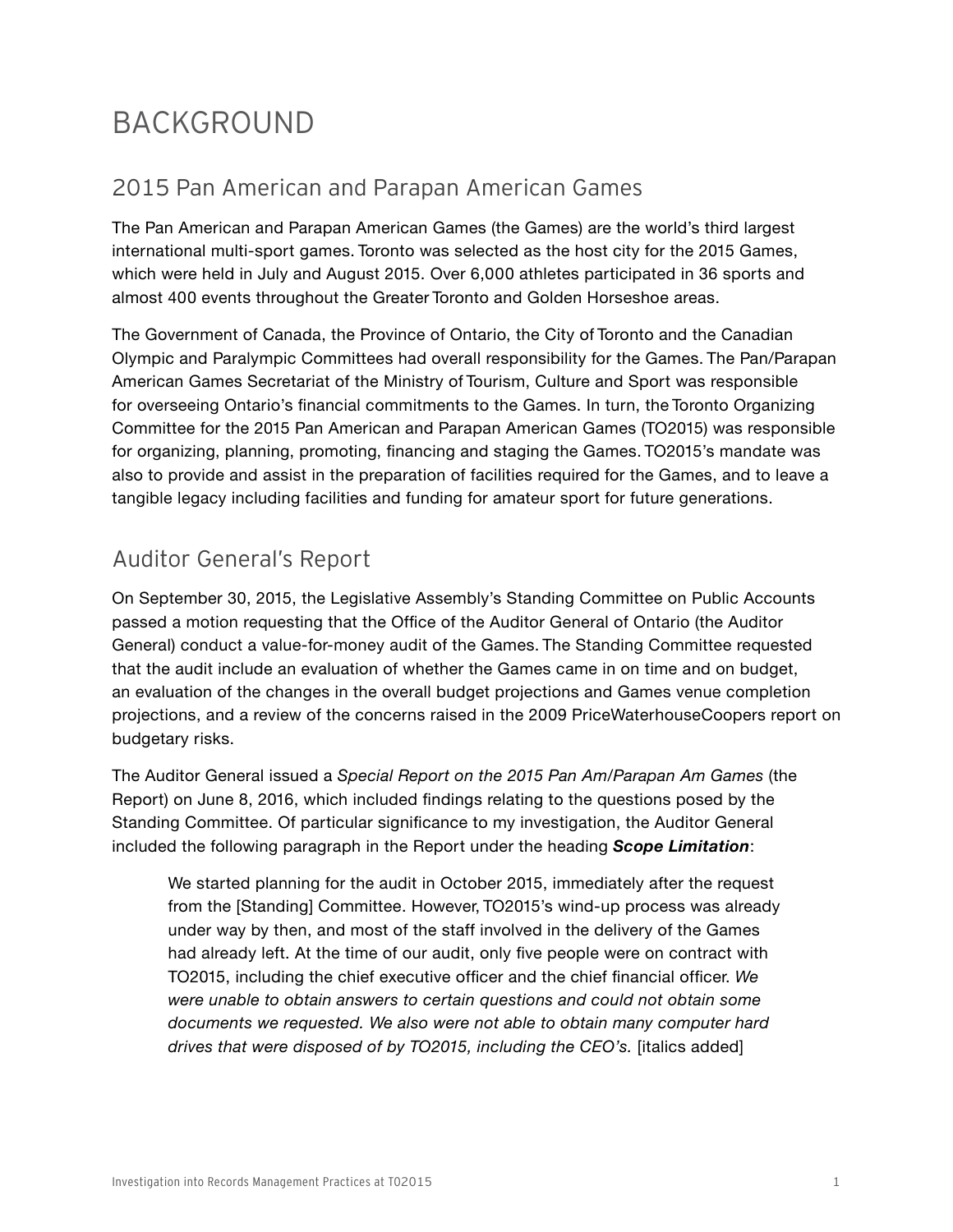The Office of the Auditor General provided my office with the following definition of a "Scope Limitation":

A Scope Limitation is a restriction on an audit that is caused by the client, issues beyond the control of the client or other events that do not enable the auditor to complete all aspects of his/her audit procedures.

We were also referred to examples given in the *Canadian Standards on Assurance Engagements*1 of when a scope limitation may arise, including when documentation the auditor considers to be necessary to inspect may have been accidently destroyed.<sup>2</sup>

### Response to the Report

The findings in the Report were the subject of discussions in the Legislative Assembly and in the media. In addition to questions about cost overruns at the Games and the payment of completion bonuses to senior staff at TO2015, concerns were raised about the impact of the **Scope Limitation**, particularly the Auditor General's inability to obtain answers to certain questions, as well as documents and computer hard drives from TO2015.

I also received a letter from an MPP in which he raised concerns regarding the difficulty encountered by the Auditor General in accessing records while conducting the audit of the Games, and in particular, he pointed to the *Scope Limitation*. He questioned whether the actions of TO2015 staff met the standards set out in both the *Freedom of Information and Protection of Privacy Act* (FIPPA) and the *Archives and Recordkeeping Act* (ARA) and requested that my office investigate.

I reviewed the Report, giving particular attention to the observations contained in the *Scope Limitation* section. In light of these comments, and the questions raised publicly by this section, I initiated an investigation.

# **ISSUES**

The key issues in this investigation are:

- 1. Did TO2015 have appropriate recordkeeping and record retention policies and practices in place?
- 2. Did TO2015 staff destroy or withhold documents with the intention of avoiding accountability or misleading the Office of the Auditor General in the course of its audit?

<sup>1</sup> This *Canadian Standards on Assurance Engagements* is effective for direct engagements where the assurance report is dated on or after June 30, 2017.

<sup>2</sup> The Auditor General's office also referred us to sections 10 and 12 of the *Auditor General Act* as context for the Scope Limitation in the Report.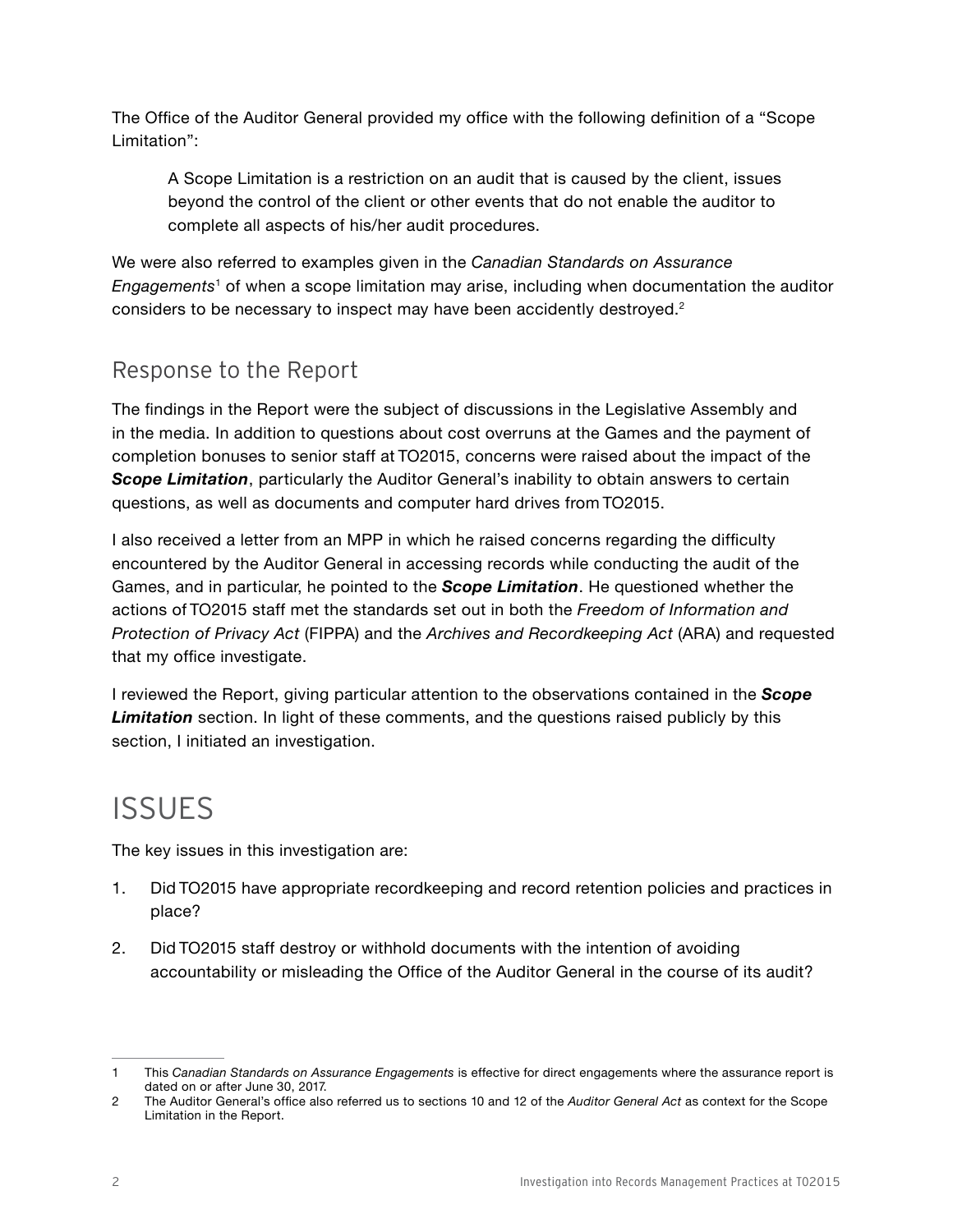# THE INVESTIGATIVE PROCESS

As part of this investigation, my office conducted interviews with representatives from: the Ministry of Tourism, Culture and Sport; Archives Ontario; the Office of the Auditor General; and TO2015 (Saad Rafi, Chief Executive Officer and Barbara Anderson, Chief Financial Officer).

My staff was provided with copies of all relevant documents that we requested from the ministry and from TO2015, including: agreements, records retention schedules, records management policies and procedures, staff training materials, emails and document lists. These documents were reviewed as part of my investigation.

During our investigation, the Auditor General's office also referred my office to sections 19 (audit working papers) and 27.1 (duty of confidentiality imposed on the Auditor General) of the *Auditor General Act*, which state:

[19.](http://www.ontario.ca/fr/lois/loi/90a35) Audit working papers of the Office of the Auditor General shall not be laid before the Assembly or any committee of the Assembly.

**27.1 (1)** The Auditor General, the Deputy Auditor General, the Advertising Commissioner and each person employed in the Office of the Auditor General or appointed to assist the Auditor General for a limited period of time or in respect of a particular matter shall preserve secrecy with respect to all matters that come to his or her knowledge in the course of his or her employment or duties under this Act.

Having regard to these sections, the Office of the Auditor General requested that we respect the confidentiality of her process, particularly the working papers related to the audit. Accordingly, we were limited in the information we asked for and received from her office. I will also respect her position by limiting the level of detail included in this report.

# **DISCUSSION**

### 1. Did TO2015 have appropriate recordkeeping and record retention policies and practices in place?

#### **The Agreements**

TO2015's legal obligations with respect to records management are set out in two agreements: the *2015 Pan Parapan American Games Multi Party Agreement* dated November 5, 2009 and the *Ontario Transfer Payment Agreement* dated January 27, 2010.

The *Ontario Transfer Payment Agreement* (TPA) is the primary document relating to records management. It includes numerous provisions pertaining to the management of recorded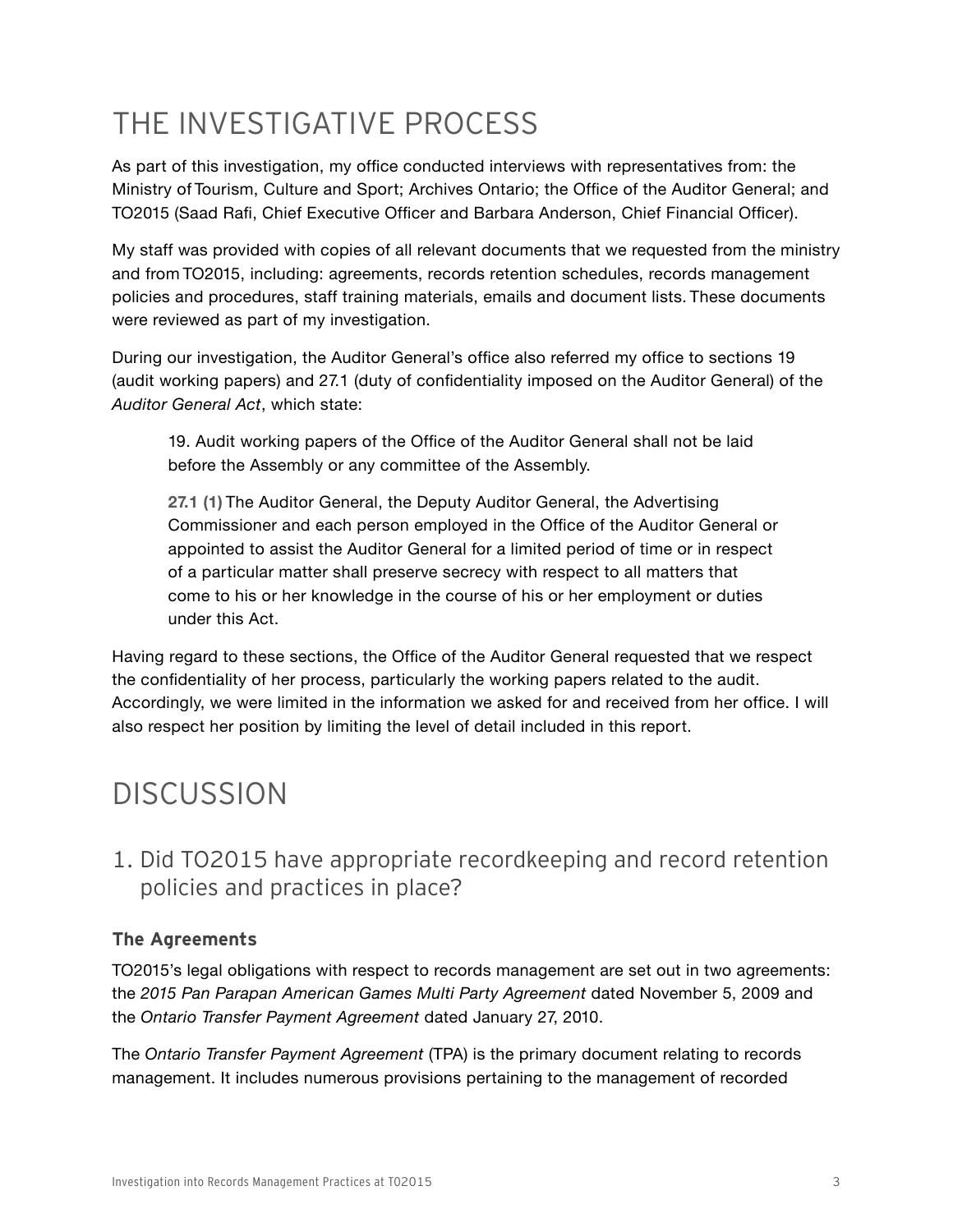information, as well as requirements to ensure that staff of TO2015 follow processes consistent with FIPPA and the ARA.

Included in the TPA is a requirement placed on the Chief Executive Officer (CEO) of TO2015 to ensure the "on-going viability, integrity, preservation and security" of all recorded information created or acquired by the organization. The TPA specifies that this includes all electronic records such as emails and records stored on personal computers and shared drives.

Article 10.1 of the TPA establishes a requirement for a management position with corporate responsibility for the management of recorded information. The duties of that position are then enumerated in Article 10.3 as follows:

- (a) Ensure that staff follows appropriately defined processes of retention and disposal consistent with the *Freedom of Information and Protection of Privacy Act*, the Management Board Directive on Management of Recorded Information, the *Archives and Recordkeeping Act* and other legislation;
- (b) Ensure that staff create full, accurate and reliable records that document and support significant business transactions, decision, events, policies and programs;
- (c) Hold staff accountable for managing the recorded information that is under their control and custody;
- (d) Ensure that recorded information identified during retention scheduling as having permanent value is safeguarded so as to protect its ongoing accessibility and integrity and ensure that information identified as not having permanent value is disposed of in a timely manner; and
- (e) Establish responsibilities in consultation with the Archivist of Ontario for identifying and preserving records of permanent value and ensure that, if and where required by the Archivist of Ontario, these records are transferred to the Archives of Ontario at the end of their scheduled operational use.

Article 10.4 of the TPA contains a provision that TO2015 will transfer ownership of its records to the province at the end of the agreement. Finally, Article 13 sets out the following acknowledgement:

#### **Freedom of Information and Protection of Privacy**

**FIPPA**. The Recipient acknowledges that both it and Ontario are bound by the *Freedom of Information and Protection of Privacy Act* (Ontario), as amended from time to time, and that any information provided to Ontario in connection with the Project or otherwise in connection with the Agreement is subject to disclosure in accordance with that Act.

In addition to the TPA, Article 15.1 of the *Multi Party Agreement* (MPA) required TO2015 to collect and preserve records of archival value: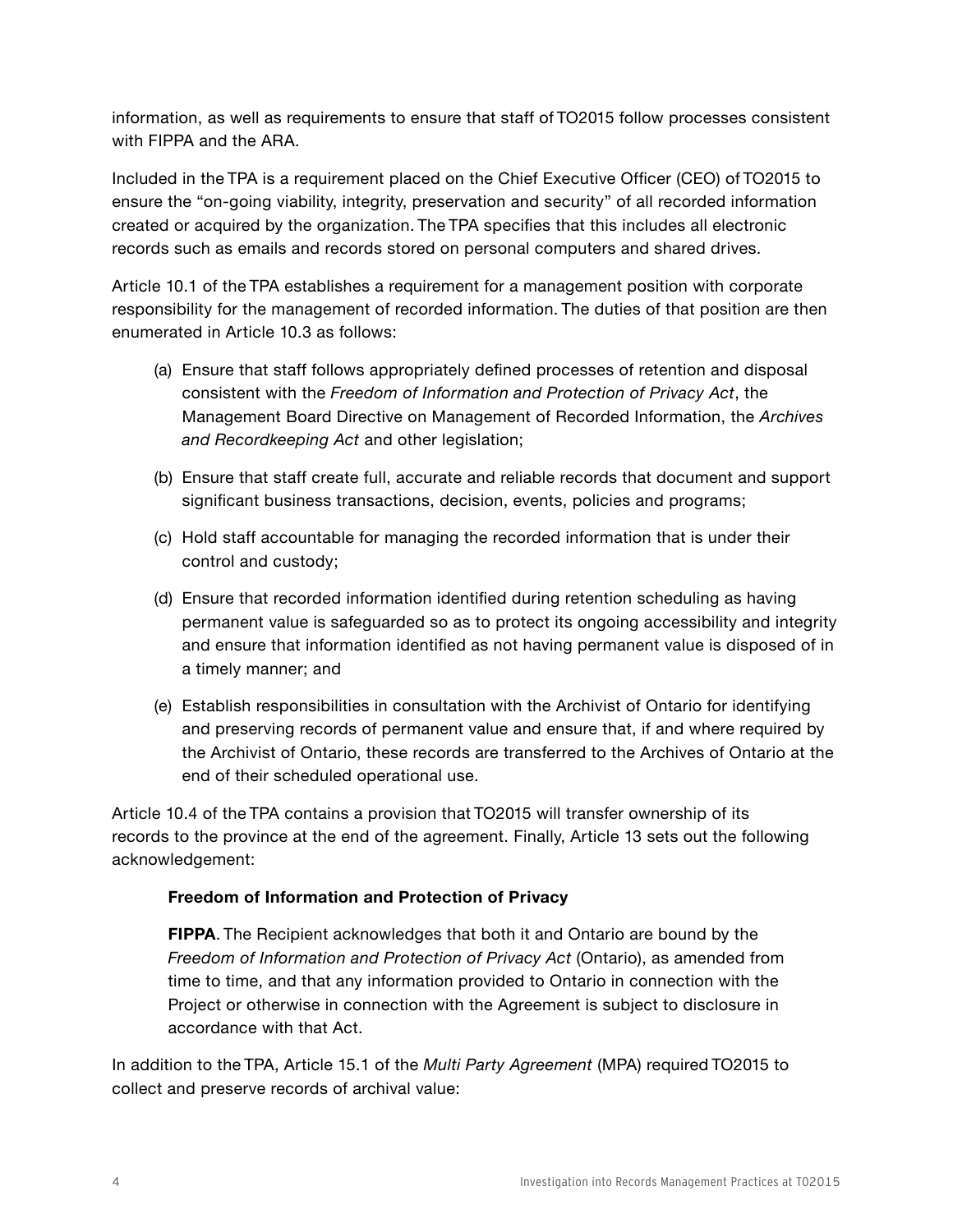#### **Archival Material**

All material of archival value produced by or for HostCo for which it holds ownership rights will be collected and organized by HostCo, and preserved and maintained by Ontario in accordance with the Archives and Recordkeeping Act, 2006, S.O. 2006 1990, c.34, Sched. A.

During our interview with representatives of the Ministry of Tourism, Culture and Sport, they explained that, since the province was to provide a significant financial contribution to TO2015, section 10 of the TPA was included to ensure that recordkeeping and record retention requirements were in place.

Having reviewed the TPA and the MPA, it is clear that the importance of records management and retention responsibilities was identified as an issue from the inception of TO2015 and was addressed in written agreements.

#### **Approved Record Series by Archives Ontario**

Archives Ontario (Archives) provided my office with the 26 approved record series pertaining to TO2015's records retention schedules, as well as provincial recordkeeping policies. During our investigation, Archives staff explained the development of the record retention schedules and the application of the policies to staff working at TO2015, as well Archives' role. This role was to provide advice and assistance to TO2015 in creating appropriate record retention schedules and to review the schedules to ensure that they were compliant with ARA requirements. Archives also provided TO2015 with guidance in determining which records were business records as compared to transitory records as well as in deciding the ultimate disposition of records.

Archives also worked with TO2015 to ensure that electronic records were preserved in a format that was easily transferrable to them. Archives was aware that staff at TO2015 were asked to maintain their business records in SharePoint, a cloud-based system, and their focus was therefore on the content of the records rather than the format. Archives staff indicated that they have no reason to believe that TO2015 has not complied with the requirements set out in the record series. They noted that there is nothing in the schedules that requires TO2015 to keep records in a particular format. Rather, many of the schedules specify or contemplate the use of electronic and cloud-based formats.

#### **TO2015's Records Management Policies**

In addition to its records retention schedules, TO2015 provided my office with the following documents:

- Records Management Policy
- Procedure for Transitory Records
- Document Management for Migration to SharePoint
- Email Policy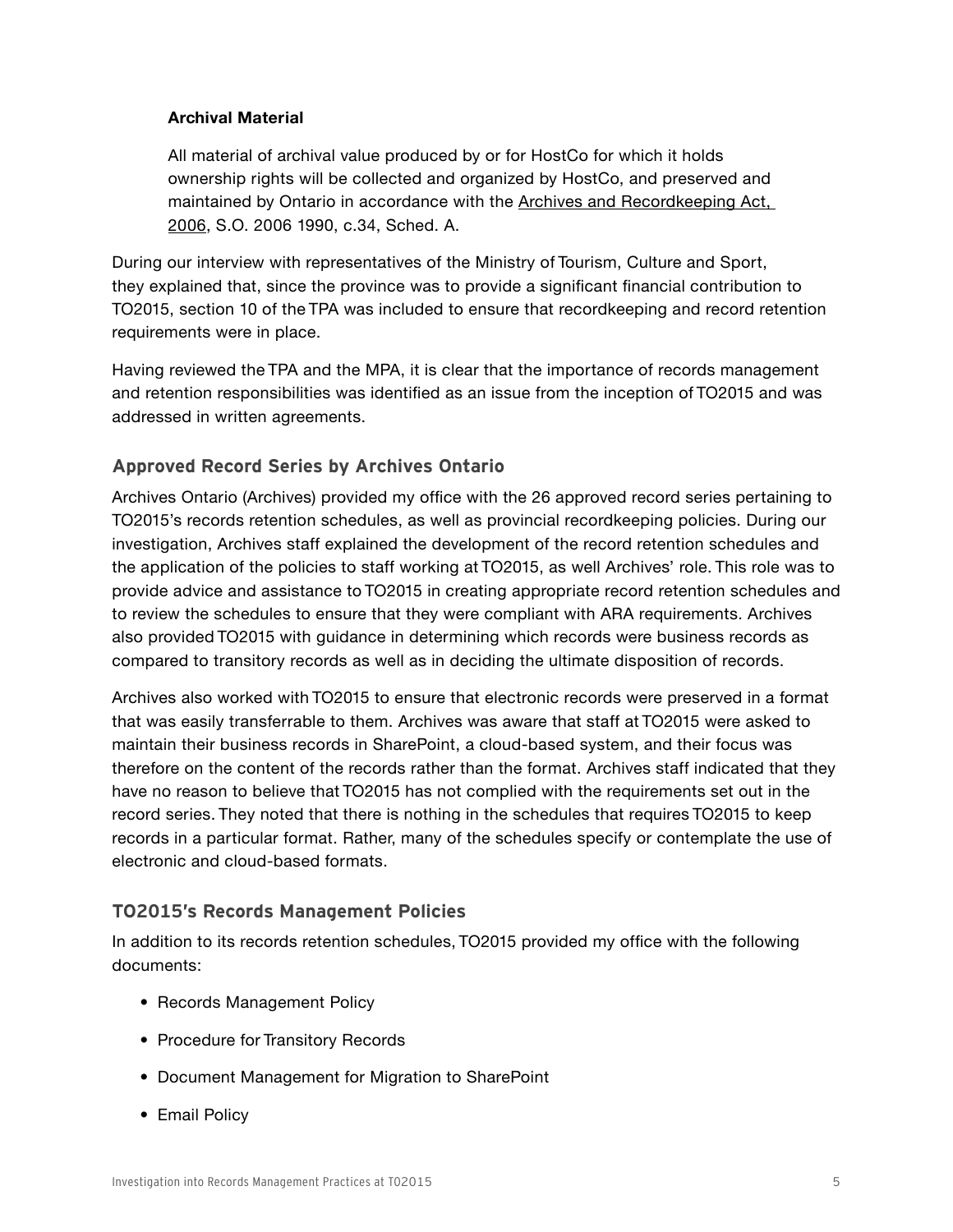- Staff training and presentation materials:
	- o Records Management Overview
	- o SharePoint training personal vs business records
	- o File Naming Convention Best Practices
- Reminder emails to staff about TO2015's records management policies and procedures

TO2015 finalized its *Records Management Policy* (the Policy) in April 2013 in accordance with the requirements of Article 10 of the TPA and Article 15 of the MPA. The Policy states that it is designed to assist TO2015 in complying with FIPPA and the ARA. The Policy includes definitions of "business record" and "transitory record", and explains its purpose as follows:

The purpose of this policy is to define and establish requirements for the creation and management of authentic, reliable, enduring and useable business records in support of business functions and activities of [TO2015] and in accordance with TO2015 obligations to transfer authentic, reliable, enduring and useable records to the custody of the Province of Ontario upon completion of the TO2015 Pan/Parapan American Games.

Of particular importance to this investigation are the following sections of the Policy pertaining to the storage and management of business records:

8. …TO2015 implements SharePoint as Enterprise Content Management system and organization-wide official repository for unstructured data. Once completed, all TO2015 electronic business records shall be filed and stored in SharePoint…

9. Business records shall not be stored on the hard drive of an individual's computer, on portable devices or media, on an individual's personal network drive or electronic workspace, or in a personal email account. In the case of hardcopy records, it is recommended to use designated filing cabinets for business records rather than individual's physical file storage.

In addition to the Policy, TO2015 developed and implemented a *Procedure for Transitory Records* (the Procedure), which is meant to assist staff in the identification and disposition of transitory and other non-official records. As defined in the Procedure, transitory records "… are records of temporary usefulness in any format or medium, created or received by TO2015 in carrying out its activities, having no ongoing value beyond an immediate and minor transaction or the preparation of a subsequent record. Transitory records are of such short-term value that they are not required to meet legal or fiscal obligations…".

The Procedure indicates that, "For the purpose of this Procedure, non-official records are transitory records, private records, reference materials, published works and blank forms." The Procedure also provides that reference materials belonging to other organizations kept by TO2015 for general reference can be disposed of when no longer required by TO2015 functional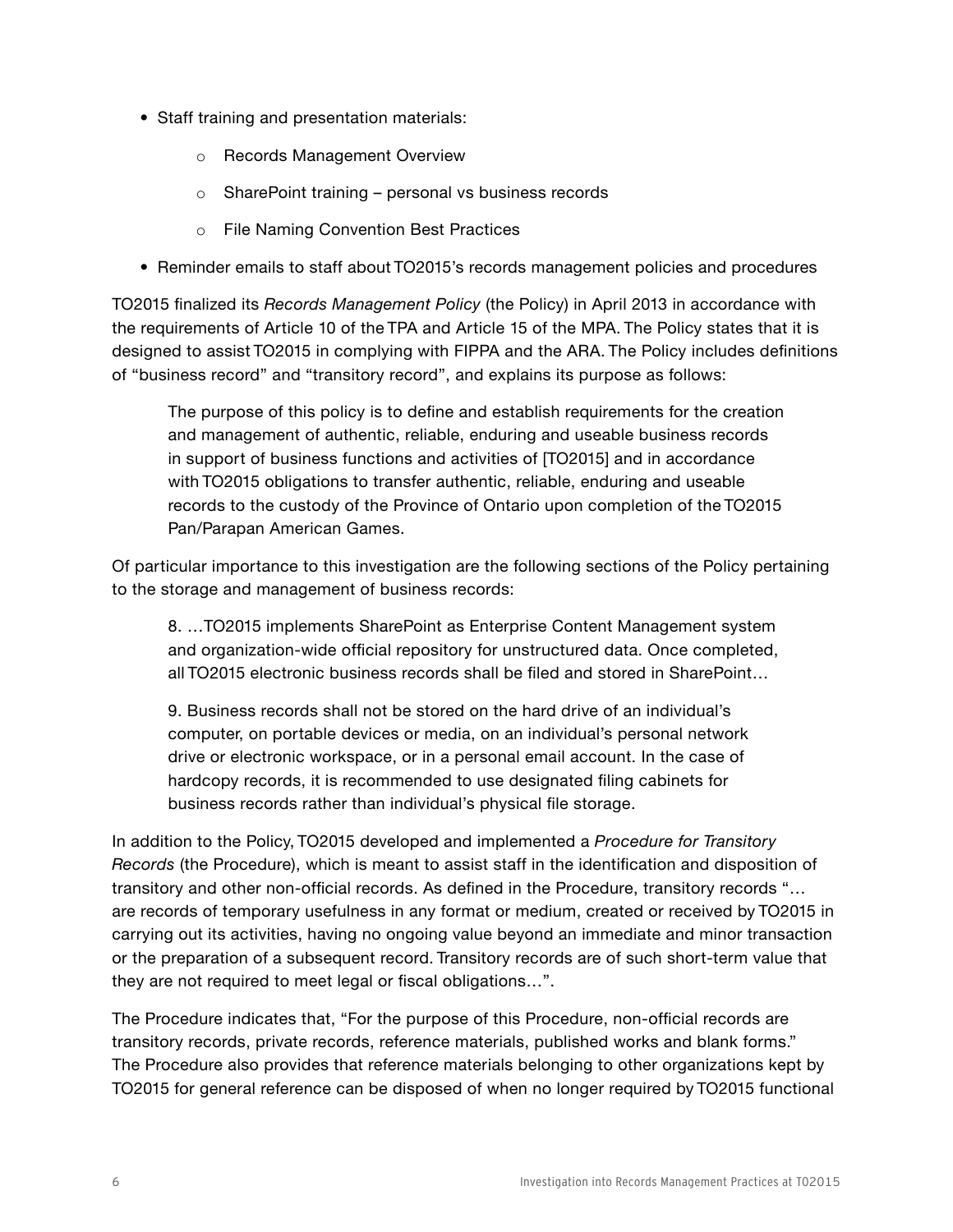areas. Finally, it includes an appendix which provides a list of categories and types of transitory records, as well as exclusions.

#### **Staff Training**

The Records Manager at TO2015 provided presentations to staff outlining their obligations and records management requirements, including the creation, maintenance, classification, storage and management of business records. During this presentation, staff were reminded that business records were not to be stored:

- On the hard drive of an individual's computer
- On non-authorized portable devices or media
- On an individual's personal network drive or electronic workspace
- In a personal email account

Meetings were also held in November and December 2013 with the functional areas to discuss the organization's migration to SharePoint and to educate staff on moving all working files over to that location.

In addition to meetings and presentations, there were numerous email "blasts" sent from senior management to all TO2015 staff reminding them of the records management policies and procedures. On May 6, 2014, the Chief Financial Officer (CFO) sent an email to all staff attaching the key policies and procedures, and reminding them of TO2015's obligations relating to business records created within the organization.

Subsequent emails, marked "High Importance", were sent from the Senior Director of Finance and Planning to all TO2015 staff on March 9, April 30, June 1, July 30, and August 27, 2015. In her March and April emails, the Director reiterated the importance of 100% compliance with the policies, noting:

Records Management Policy and Email Policy: In addition, as everyone is slowly starting to move out to Venues/Facilities, we need ALL staff to ensure that they are filing their records, according to our Records Management Policy, and retaining emails appropriately. In short, we need to be sure all of your files are within your function folders on SharePoint, and not on hard drives and desktops…

As staff began moving out of offices and transitioning to venues and facilities for the Games, the Director sent additional emails in June and July reminding staff about the records management policies and procedures, including:

… Here is a list of instructions on what we require you to do with your records/ documents before you go, so that we ensure everything is in the right place.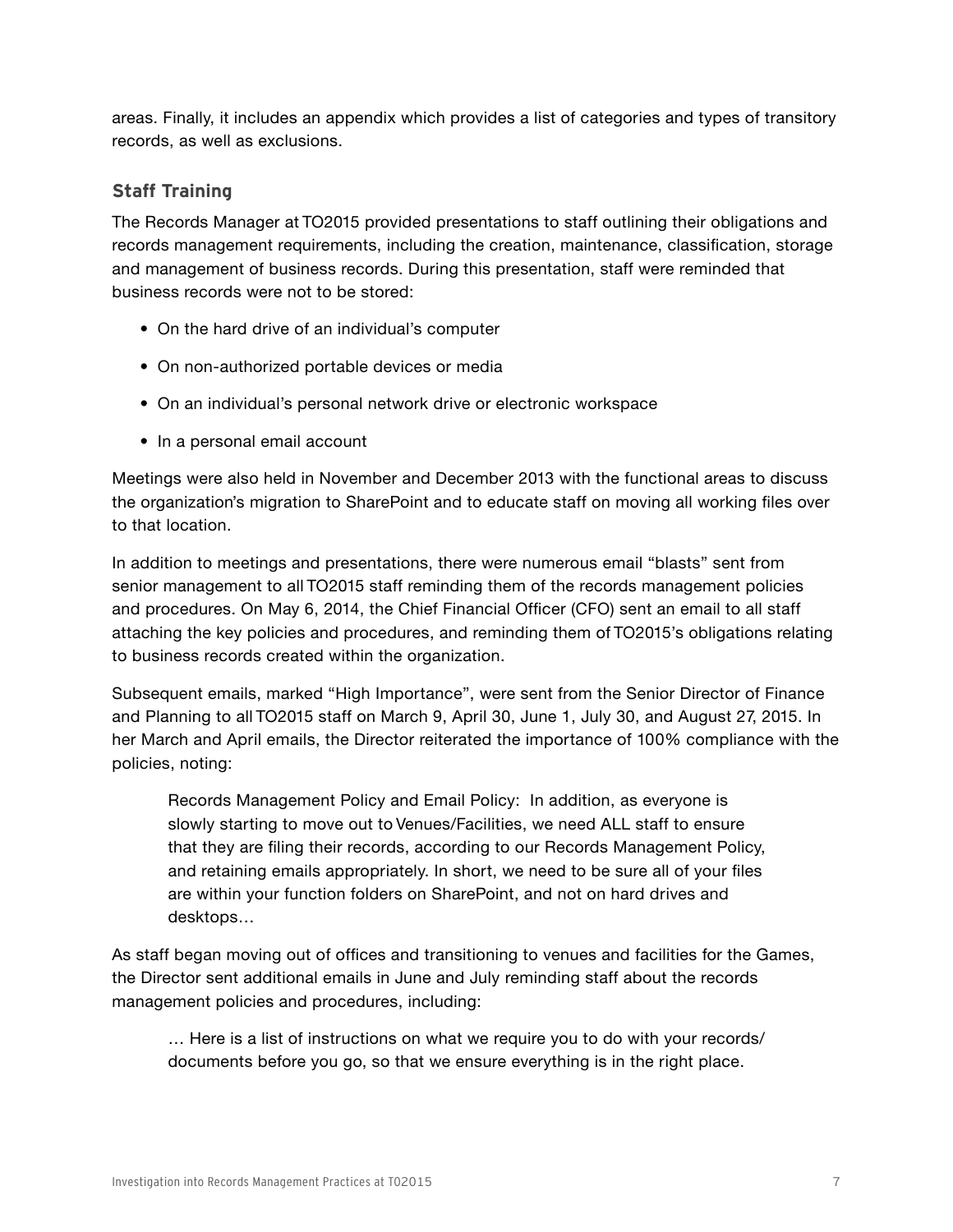#### **Electronic Records:**

- • Please ensure all files that are saved on your **Desktop, One Drive, Hard**  drive and any USB keys are saved in your [Functional Area's] SharePoint site, under the appropriate folder.
- Please remove any duplicates, and just save the final version of the working document (with the exception of legal documents/contracts).
- Reference files if you have files from previous games/sport associations or publications from external sources, these are not required to be saved, as they are reference materials only. They should be deleted or shredded.

…

#### **Paper Files:**

• I do not anticipate that many functions will have paper records to save. Most records are created electronically, and should be on SharePoint. We do **not** require a second set to be saved in hard copy.

Finally, once the Games had finished and TO2015 began winding down, the Director sent another email to all staff at the end of August with the same instructions as outlined in the previous emails.

It was also explained to us during our interviews with TO2015 that a decision had been made to lease computers as this was the most cost-effective solution. Accordingly, prior to a staff member's departure, it was expected that all relevant information would be uploaded from their hard drives into SharePoint in accordance with the policies and procedures discussed above. On a staff member's departure, his or her hard drive was "wiped" and returned to the vendor. Throughout our interviews with Archives and TO2015, it was repeated that their focus was on preserving the content of the records rather than the format of the records, and that they had no concerns with the practice of uploading and maintaining business records in SharePoint.

#### **Analysis**

From our review of the documents provided and interviews with the relevant parties, it is clear that the management at TO2015 made significant efforts to develop appropriate recordkeeping and record retention policies and procedures. Extensive efforts were made to ensure that staff were not only made aware of these policies and procedures, but were reminded repeatedly about the importance of complying with them. 3 Particularly as the Games were winding down, there were reminders and clear directions to staff that all business records were to be uploaded to SharePoint. The Policy clearly stated that records were *not* to be stored on the hard drive of a staff member's computer. The actions of staff in uploading information to the cloud is consistent with the policies and directives that were put in place by TO2015. As long

<sup>3</sup> For example, even employment agreements of TO2015 management included an explicit duty to comply with the policies and procedures established by TO2015.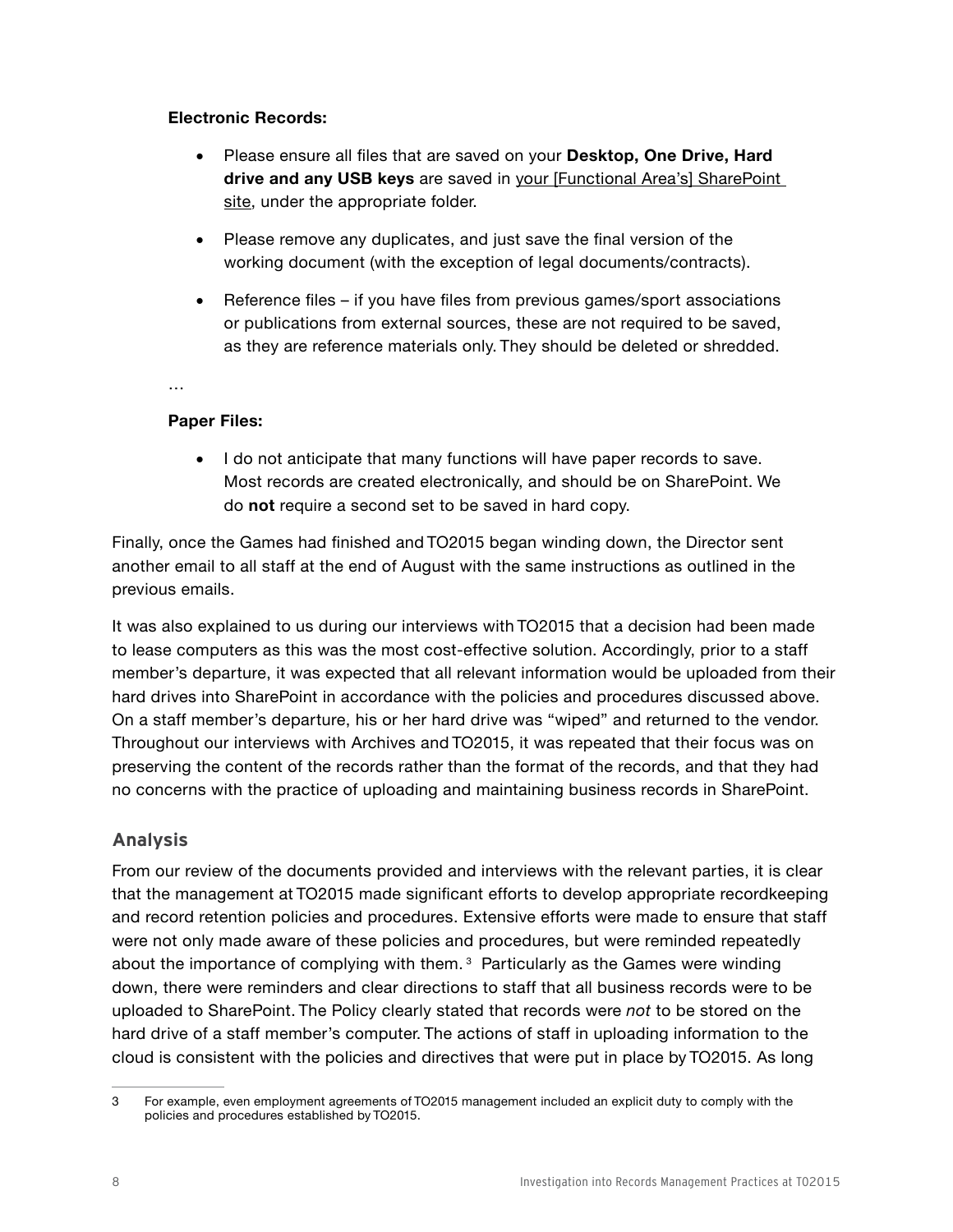as business records were uploaded, the wiping of computer hard drives on a staff member's departure was consistent with the ARA and FIPPA.

To be clear, the organization's recordkeeping and record retention responsibilities did not include maintaining and storing all hard drives indefinitely. It is clear from my review that TO2015 took reasonable steps to ensure that staff were aware of their records management responsibilities and that business records were to be uploaded to SharePoint as required. I also note that the Auditor General's *Scope Limitation* did not take issue with this practice.

Based upon the evidence that has been provided, I conclude that TO2015 had appropriate recordkeeping and record retention policies and practices in place, consistent with the requirements of the ARA and FIPPA.

### 2. Did TO2015 staff destroy or withhold documents with the intention of avoiding accountability or misleading the Office of the Auditor General in the course of its audit?

As noted, the *Scope Limitation* contained in the Auditor General's Report on TO2015 stated that many computer hard drives were unavailable to her staff. In addition to the hard drives, the Report raised concerns about some unspecified documents that the Office of the Auditor General was unable to obtain from TO2015.

During the course of this investigation, in addition to interviewing representatives of TO2015, my staff met with members of the Auditor General's office. I have also had discussions directly with the Auditor General. The Auditor General has made it clear to me that the unavailability of the hard drives and documents did not impede her ability to complete the audit. Further, she has no reason to believe that TO2015 staff intentionally destroyed or withheld hard drives or other documents to avoid accountability or to mislead her in the course of her audit.

My interviews and discussions, along with a review of the relevant documentation, lead me to the same conclusions as the Auditor General. I am satisfied that TO2015 staff did not intentionally destroy or withhold information to avoid accountability or to mislead the Office of the Auditor General. I also accept that the unavailability of the hard drives and documents referred to in the *Scope Limitation* did not impede the Auditor General in completing her audit.

I have decided not to provide greater detail of our investigation into this issue for two reasons. There is agreement between the Auditor General and me on these two conclusions. Equally importantly, I am very concerned about respecting the Auditor General's position on the confidentiality of her investigations, particularly the working papers related to the audit. Any further discussion of this issue would necessitate a more detailed description of communications between the Auditor General's staff and TO2015 and an inquiry into matters contained in the working papers.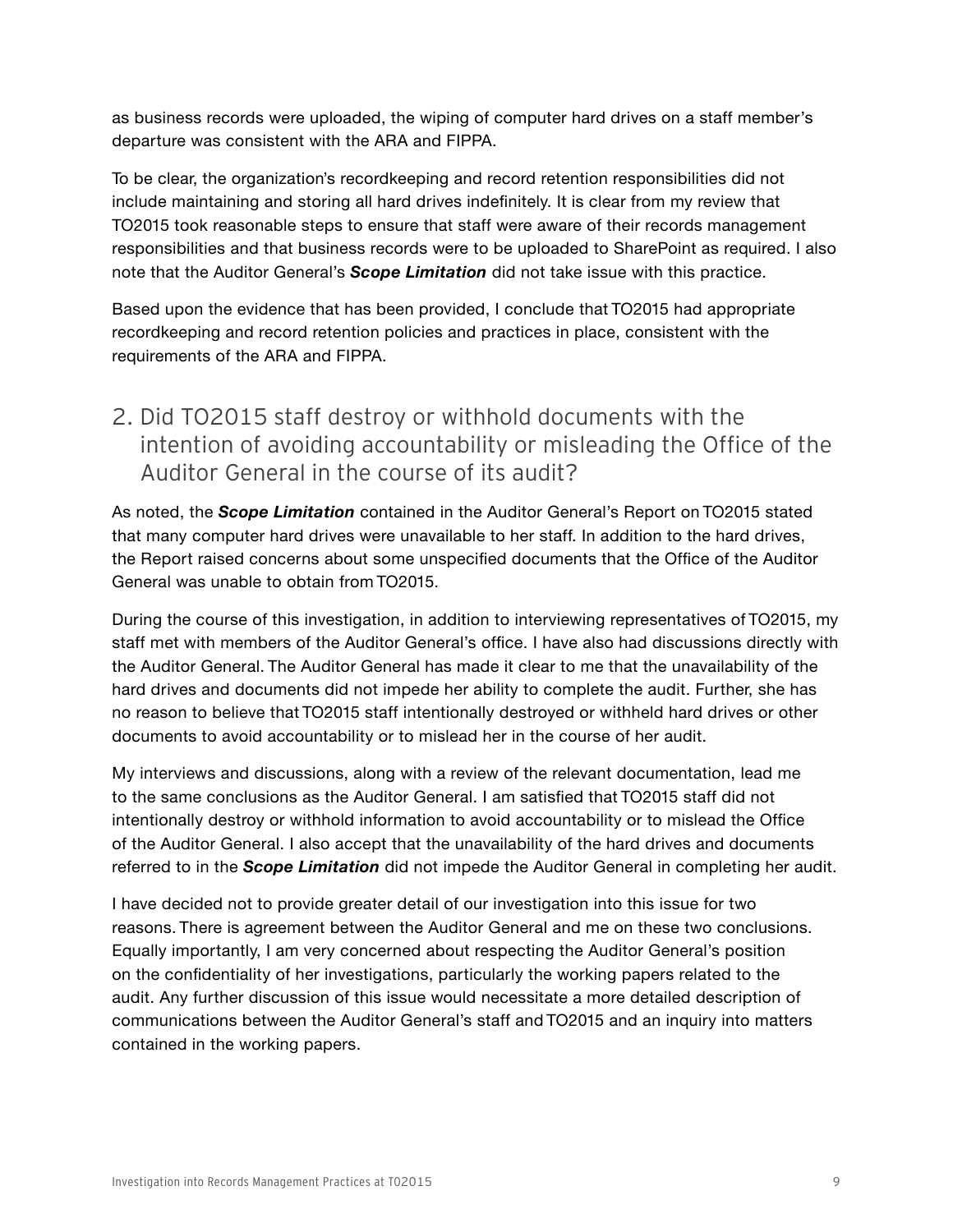# CONCLUSION

I decided to conduct this investigation on reading the *Scope Limitation* contained in the Auditor General's *Special Report on the 2015 Pan Am/Parapan Am Games*. The *Scope Limitation* led to speculation that staff of TO2015 had failed to cooperate fully with the audit of the Games by intentionally wiping hard drives and failing to provide all relevant documents.

My investigation concludes that, from its inception, TO2015 recognized its records management responsibilities and the need to preserve business records. Reasonable steps were taken to implement recordkeeping and record retention policies and practices and to ensure that the requirements of the *Freedom of Information and Protection of Privacy Act* and the *Archives and Recordkeeping Act* were met.

I have further concluded that TO2015 did not intentionally destroy or withhold hard drives to mislead the Auditor General or to avoid accountability. Similarly, although some documents may not have been available to the Auditor General, this was not as a result of any attempt by TO2015 to mislead or hinder the work of her office.